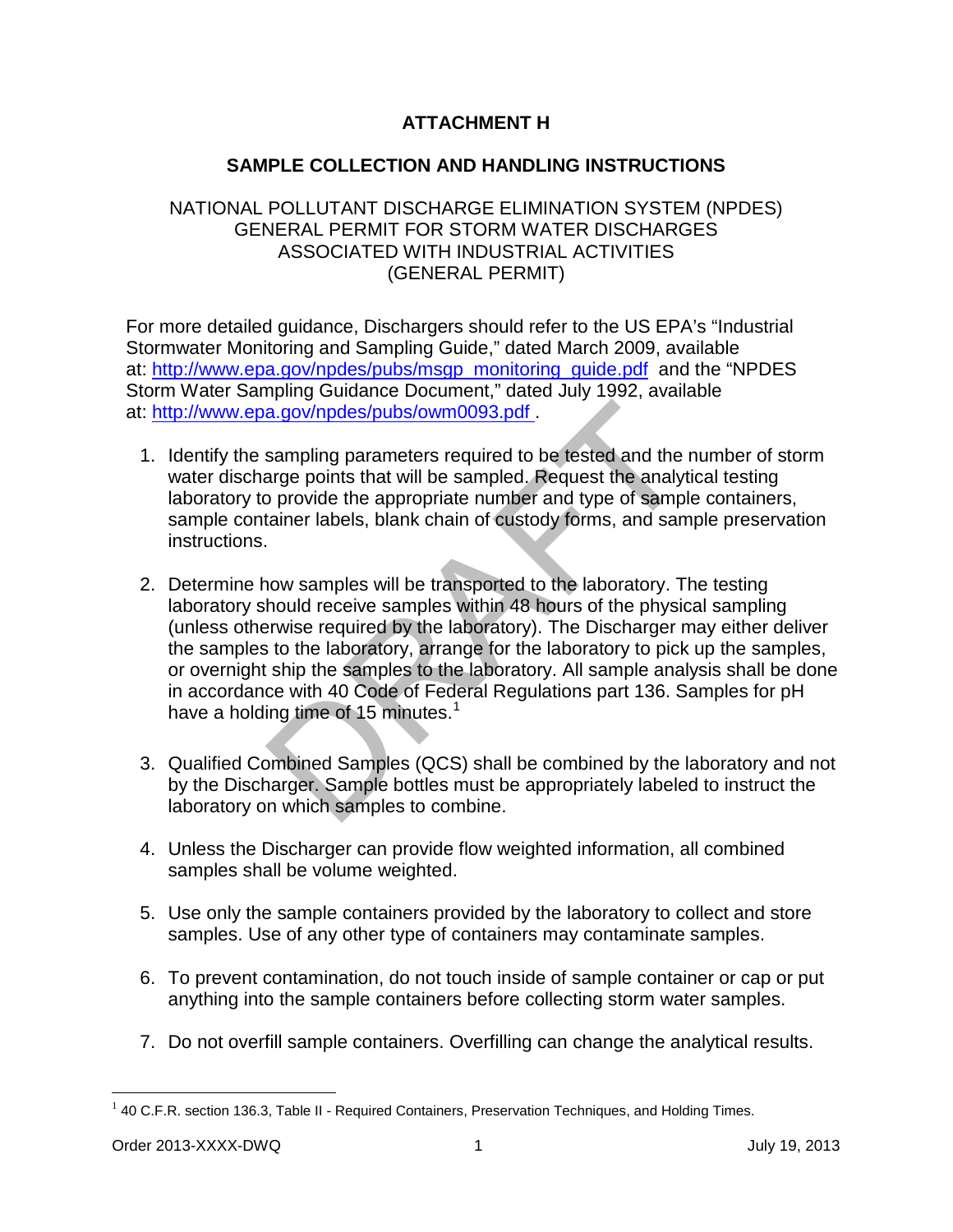- 8. Tightly screw on the cap of each sample container without stripping the threads of the cap.
- 9. Complete and attach a label for each sample container. The label shall identify the date and time of sample collection, the person taking the sample, and the sample collection location or discharge point. The label should also identify any sample containers that have been preserved.
- 10.Carefully pack sample containers into an ice chest or refrigerator to prevent breakage and maintain temperature during shipment. Remember to place frozen ice packs into shipping containers. Samples should be kept as close to 4 degrees Celsius (39 degrees Fahrenheit) as possible until arriving to the laboratory. Do not freeze samples.
- amples.<br>Chain of Custody form for each set of samples. The m shall include the Discharger's name, address, and of each sample container and sample collection per samples, the date and time each sample container.<br>
that is r 11.Complete a Chain of Custody form for each set of samples. The Chain of Custody form shall include the Discharger's name, address, and phone number, identification of each sample container and sample collection point, person collecting the samples, the date and time each sample container was filled, and the analysis that is required for each sample container.
- 12.Upon shipping/delivering the sample containers, obtain both the signatures of the persons relinquishing and receiving the sample containers.
- 13.Dischargers shall designate and train personnel to collect, maintain, and ship samples in accordance with the sample protocols and laboratory practices.
- 14.Refer to Table 1 in the General Permit for test methods, detection limits, and reporting units.
- 15.All sampling and sample preservation shall be in accordance with 40 Code of Federal Regulations part 136 and the current edition of "Standard Methods for the Examination of Water and Wastewater" (American Public Health Association). All monitoring instruments and equipment (including Discharger field instruments for measuring pH or specific conductance if identified as an additional sampling parameter) shall be calibrated and maintained in accordance with manufacturers' specifications to ensure accurate measurements. All laboratory analyses shall be conducted according to approved test procedures under 40 Code of Federal Regulations part 136, unless other test procedures have been specified by the Regional Water Quality Control Board. All metals shall be reported as total metals. Dischargers may conduct their own field analysis of pH (or specific conductance if identified as an additional sampling parameter) if the Discharger has sufficient capability (qualified and trained employees, properly calibrated and maintained field instruments, etc.) to adequately perform the field analysis. With the exception of field analysis conducted by Dischargers for pH (or specific conductance if identified as an